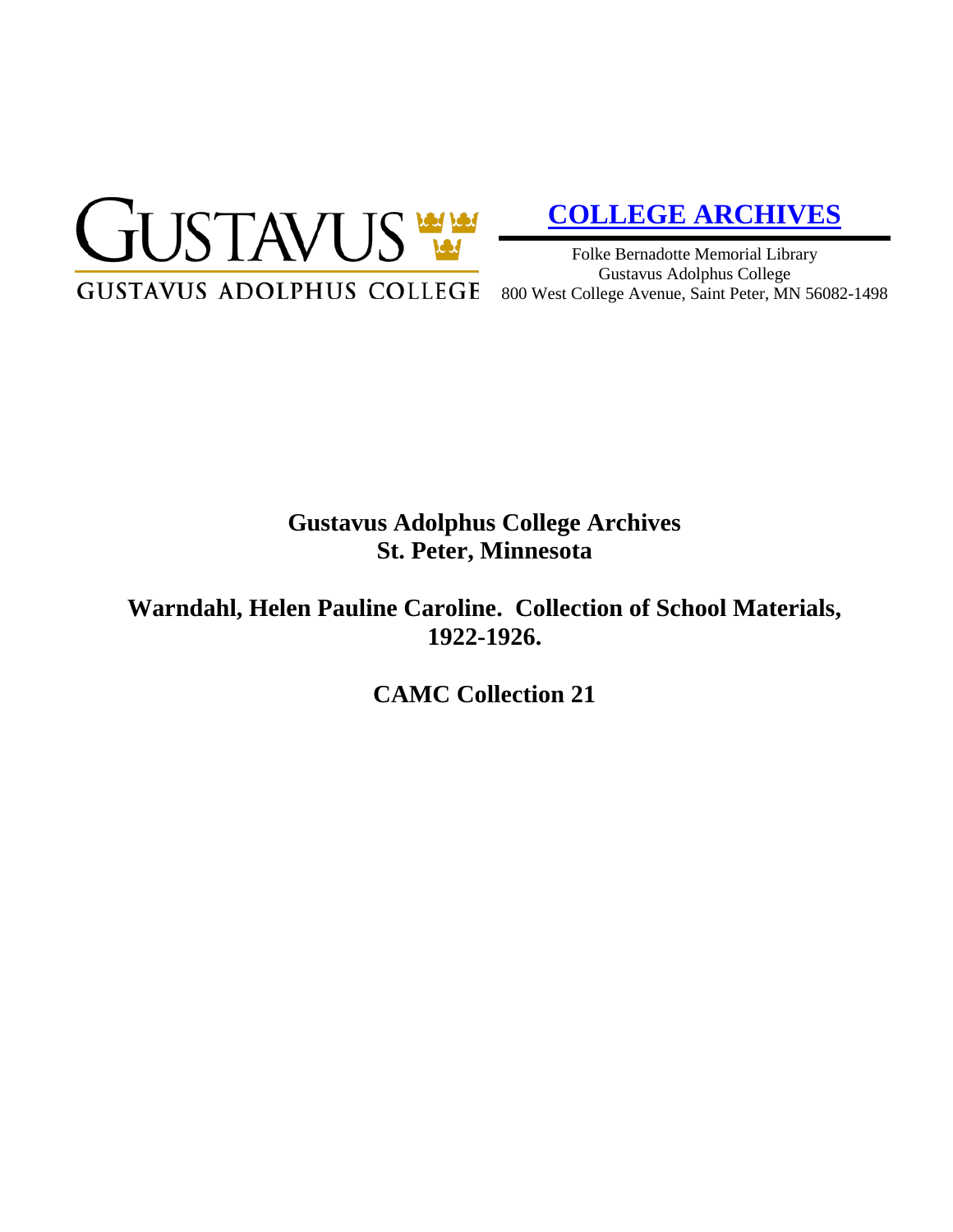#### **Warndahl, Helen Pauline Caroline. Collection of School Materials, 1922-1926. CAMC Collection 21. 7 folders.**

#### **ABSTRACT:**

The Pauline Warndahl collection consists of memorabilia from Gustavus Adolphus College in St. Peter, Minnesota. Warndahl attended the school during the 1920s. Following her marriage, she left school either during or after her junior year in 1925. The programs, announcements, photographs, and memorabilia in this collection date from 1922-26. Photographs are unlabeled but show an Omega Kappa party, Hobo Daze, Warndahl's girlfriends, women playing football, male track team members, and various male students. Folders are sorted by subject and organized alphabetically.

# **BIOGRAPHICAL NOTE:**

Pauline Henrikson was born Helen Pauline Caroline Warndahl on 24 October 1904 in Chisago County, Minnesota. She attended Gustavus Adolphus College during the early to mid 1920s. She left during 1925 after getting married. Pauline Henrikson died in Hennepin County, Minnesota on 13 August 1986.

# **RESTRICTIONS:**

There are no restrictions on use of this collection for research purposes. The researcher assumes full responsibility for observing all copyright, property, and libel laws as they apply.

#### **COLLECTION CITATION:**

Warndahl, Helen Pauline Caroline. Collection of School Materials, 1922-1926. CAMC Collection 21. Gustavus Adolphus College Archives, St. Peter, Minnesota.

# **ACQUISITION:**

John C. Henrikson, (Pauline's son) donated this collection during January 2000.

# **PROCESSED BY:**

Jeff A. Jenson processed this collection and developed the finding aid during December 2008.

# **SUBJECT HEADINGS:**

Henrikson, Pauline, 1904-1986. Gustavus Adolphus College--Students.